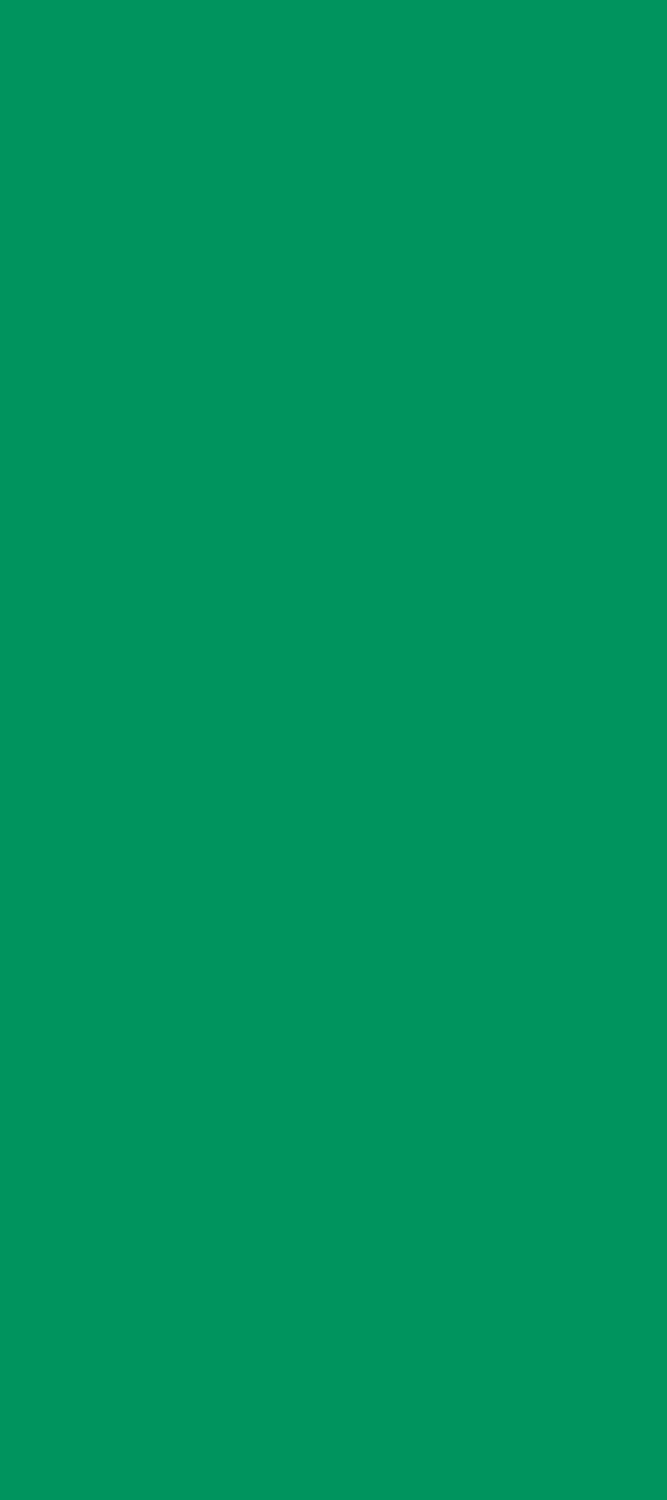# Amyotrophic Lateral Sclerosis

## What is amyotrophic lateral sclerosis (ALS)?

A myotrophic lateral sclerosis (ALS) is a rare neurological disease that affects nerve cells (neurons) in the brain and spinal cord that control voluntary muscle movement. Voluntary muscles produce movements like chewing, walking, breathing and talking. The disease is progressive, meaning the symptoms get worse over time. Currently, there is no cure for ALS and no effective treatment to halt, or reverse, the progression of the disease.

ALS belongs to a wider group of disorders known as motor neuron diseases, which are caused by gradual deterioration (degeneration) and death of motor neurons. Motor neurons are nerve cells that extend from the brain to the spinal cord and to muscles throughout the body. These motor neurons initiate and provide vital communication links between the brain and the voluntary muscles.

Messages from motor neurons in the brain (called upper motor neurons) are transmitted to motor neurons in the spinal cord and to motor nuclei of brain (called lower motor neurons) and from the spinal cord and motor nuclei of brain to a particular muscle or muscles.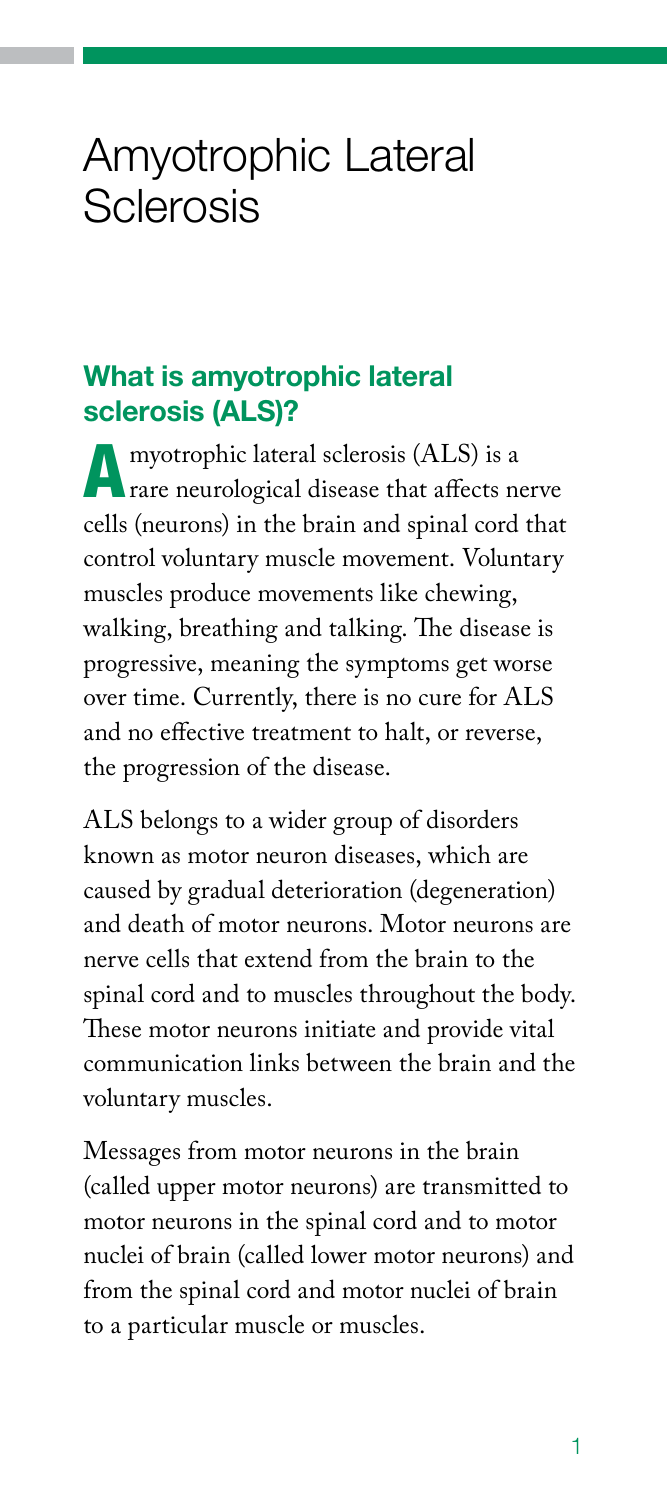In ALS, both the upper motor neurons and the lower motor neurons degenerate or die, and stop sending messages to the muscles. Unable to function, the muscles gradually weaken, start to twitch (called fasciculations), and waste away (atrophy). Eventually, the brain loses its ability to initiate and control voluntary movements.

Early symptoms of ALS usually include muscle weakness or stiffness. Gradually all muscles under voluntary control are affected, and individuals lose their strength and the ability to speak, eat, move, and even breathe.

Most people with ALS die from respiratory failure, usually within 3 to 5 years from when the symptoms first appear. However, about 10 percent of people with ALS survive for 10 or more years.

## Who gets ALS?

n 2016 the Centers for Disease Control and Prevention estimated that between 14,000 -Prevention estimated that between 14,000 - 15,000 Americans have ALS. ALS is a common neuromuscular disease worldwide. It affects people of all races and ethnic backgrounds.

There are several potential risk factors for ALS, including:

- **Age.** Although the disease can strike at any age, symptoms most commonly develop between the ages of 55 and 75.
- **Gender.** Men are slightly more likely than women to develop ALS. However, as we age, the difference between men and women disappears.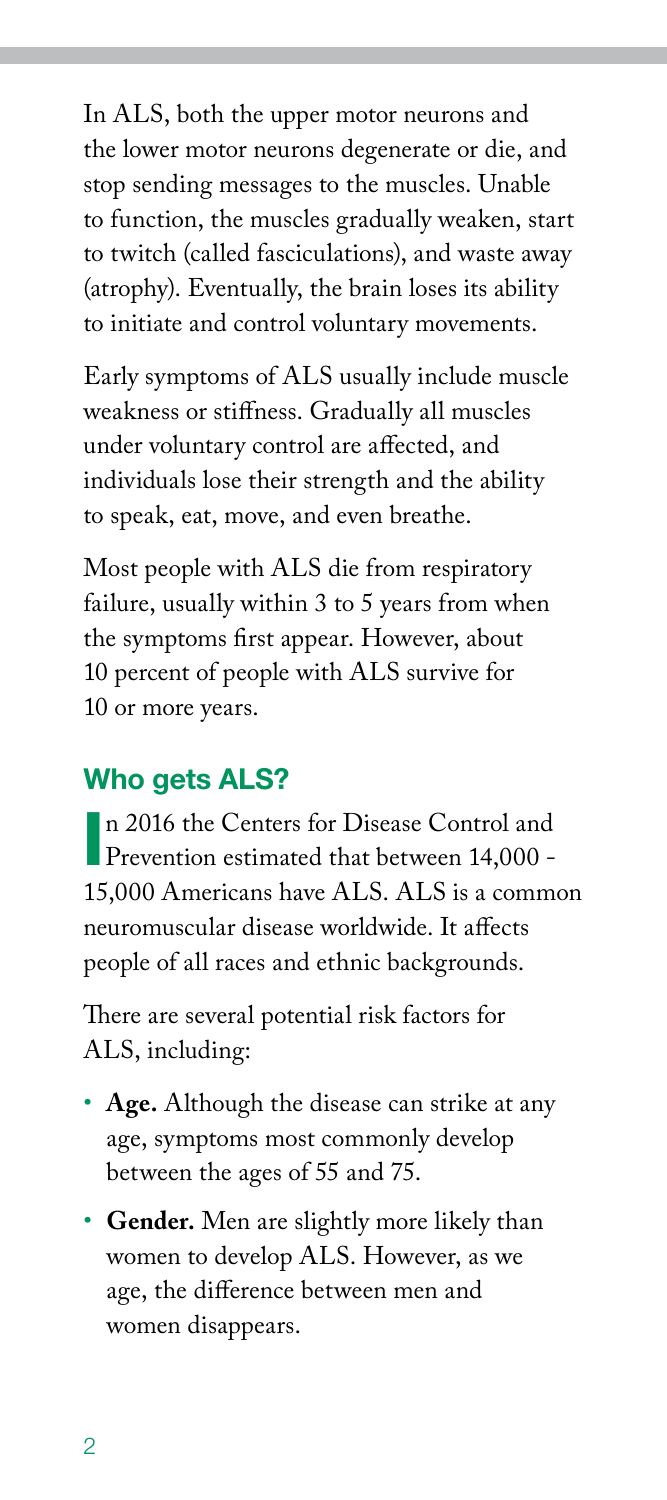• **Race and ethnicity.** Most likely to develop the disease are Caucasians and non-Hispanics.

Some studies suggest that military veterans are about 1.5 to 2 times more likely to develop ALS. Although the reason for this is unclear, possible risk factors for veterans include exposure to lead, pesticides, and other environmental toxins. ALS is recognized as a service-connected disease by the U.S. Department of Veterans Affairs.

# **Sporadic ALS**

The majority of ALS cases (90 percent or more) are considered sporadic. This means the disease seems to occur at random with no clearly associated risk factors and no family history of the disease. Although family members of people with sporadic ALS are at an increased risk for the disease, the overall risk is very low and most will not develop ALS.

# **Familial (Genetic) ALS**

About 5 to 10 percent of all ALS cases are familial, which means that an individual inherits the disease from his or her parents. The familial form of ALS usually only requires one parent to carry the gene responsible for the disease. Mutations in more than a dozen genes have been found to cause familial ALS. About 25 to 40 percent of all familial cases (and a small percentage of sporadic cases) are caused by a defect in a gene known as "chromosome 9 open reading frame 72," or *C9ORF72*. Interestingly, the same mutation can be associated with atrophy of frontal-temporal lobes of the brain causing frontal-temporal lobe dementia. Some individuals carrying this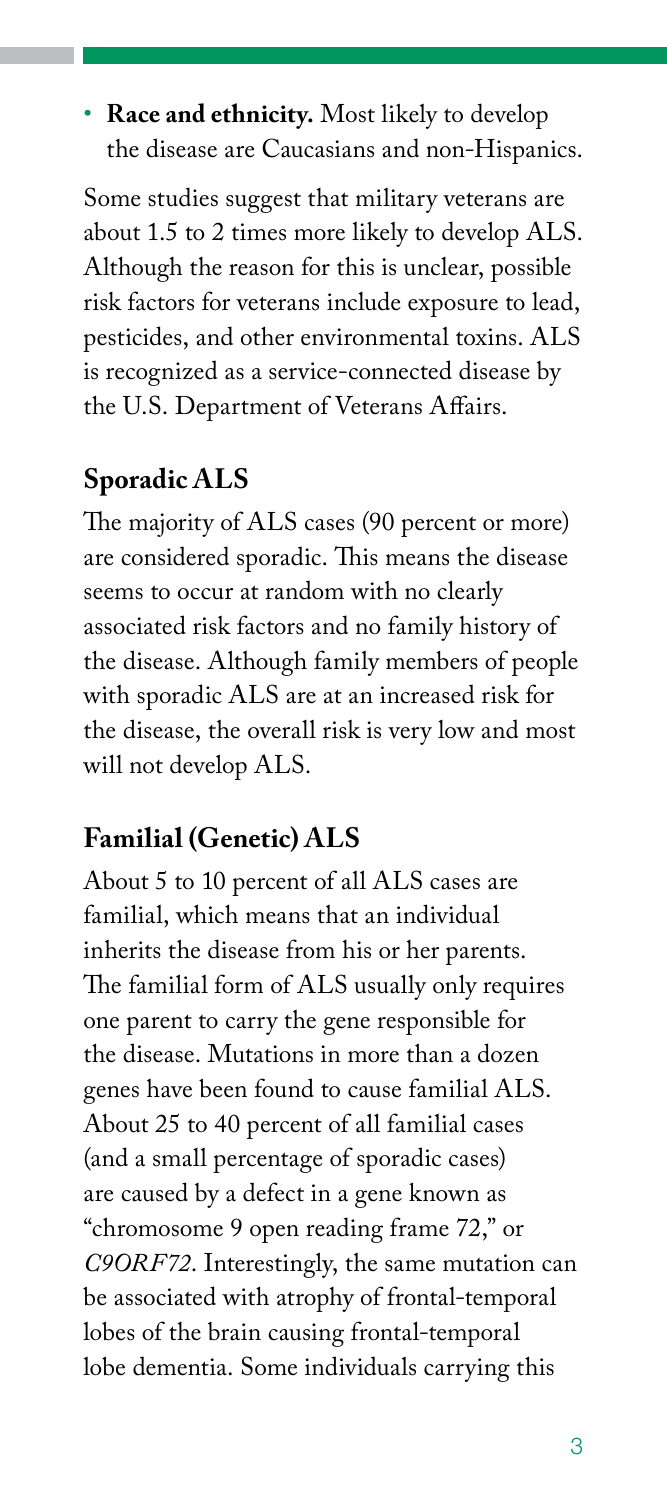mutation may show signs of both motor neuron and dementia symptoms (ALS-FTD). Another 12 to 20 percent of familial cases result from mutations in the gene that provides instructions for the production of the enzyme copper-zinc superoxide dismutase 1 (*SOD1*).

## **What are the symptoms?**

The onset of ALS can be so subtle that the symptoms are overlooked but gradually these symptoms develop into more obvious weakness or atrophy that may cause a physician to suspect ALS. Some of the early symptoms include:

- fasciculations (muscle twitches) in the arm, leg, shoulder, or tongue
- muscle cramps
- tight and stiff muscles (spasticity)
- muscle weakness affecting an arm, a leg, neck or diaphragm.
- slurred and nasal speech
- difficulty chewing or swallowing.

For many individuals the first sign of ALS may appear in the hand or arm as they experience difficulty with simple tasks such as buttoning a shirt, writing, or turning a key in a lock. In other cases, symptoms initially affect one of the legs, and people experience awkwardness when walking or running or they notice that they are tripping or stumbling more often.

When symptoms begin in the arms or legs, it is referred to as "limb onset" ALS. Other individuals first notice speech or swallowing problems, termed "bulbar onset" ALS.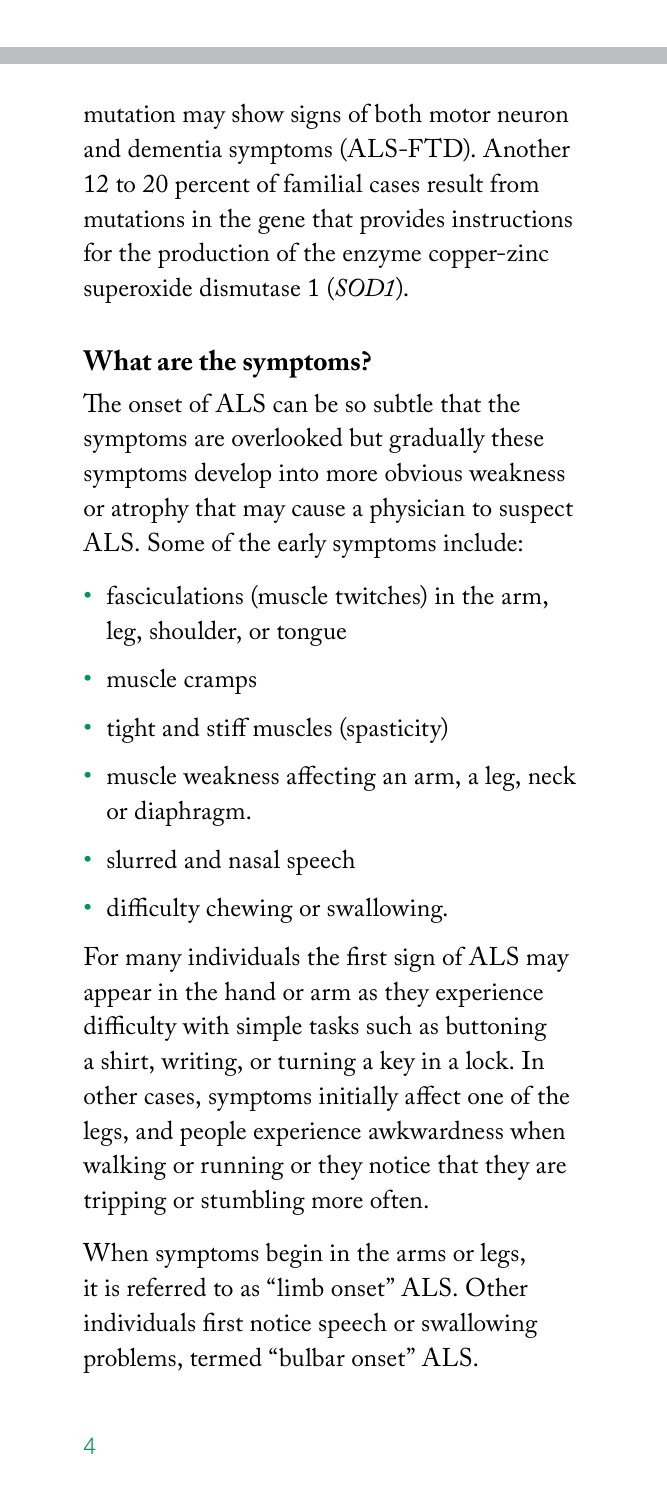Regardless of where the symptoms first appear, muscle weakness and atrophy spread to other parts of the body as the disease progresses. Individuals may develop problems with moving, swallowing (dysphagia), speaking or forming words (dysarthria), and breathing (dyspnea).

Although the sequence of emerging symptoms and the rate of disease progression vary from person to person, eventually individuals will not be able to stand or walk, get in or out of bed on their own, or use their hands and arms.

Individuals with ALS usually have difficulty swallowing and chewing food, which makes it hard to eat normally and increases the risk of choking. They also burn calories at a faster rate than most people without ALS. Due to these factors, people with ALS tend to lose weight rapidly and can become malnourished.

Because people with ALS usually retain their ability to perform higher mental processes such as reasoning, remembering, understanding, and problem solving, they are aware of their progressive loss of function and may become anxious and depressed.

A small percentage of individuals may experience problems with language or decision-making, and there is growing evidence that some may even develop a form of dementia over time.

Individuals with ALS will have difficulty breathing as the muscles of the respiratory system weaken. They eventually lose the ability to breathe on their own and must depend on a ventilator. Affected individuals also face an increased risk of pneumonia during later stages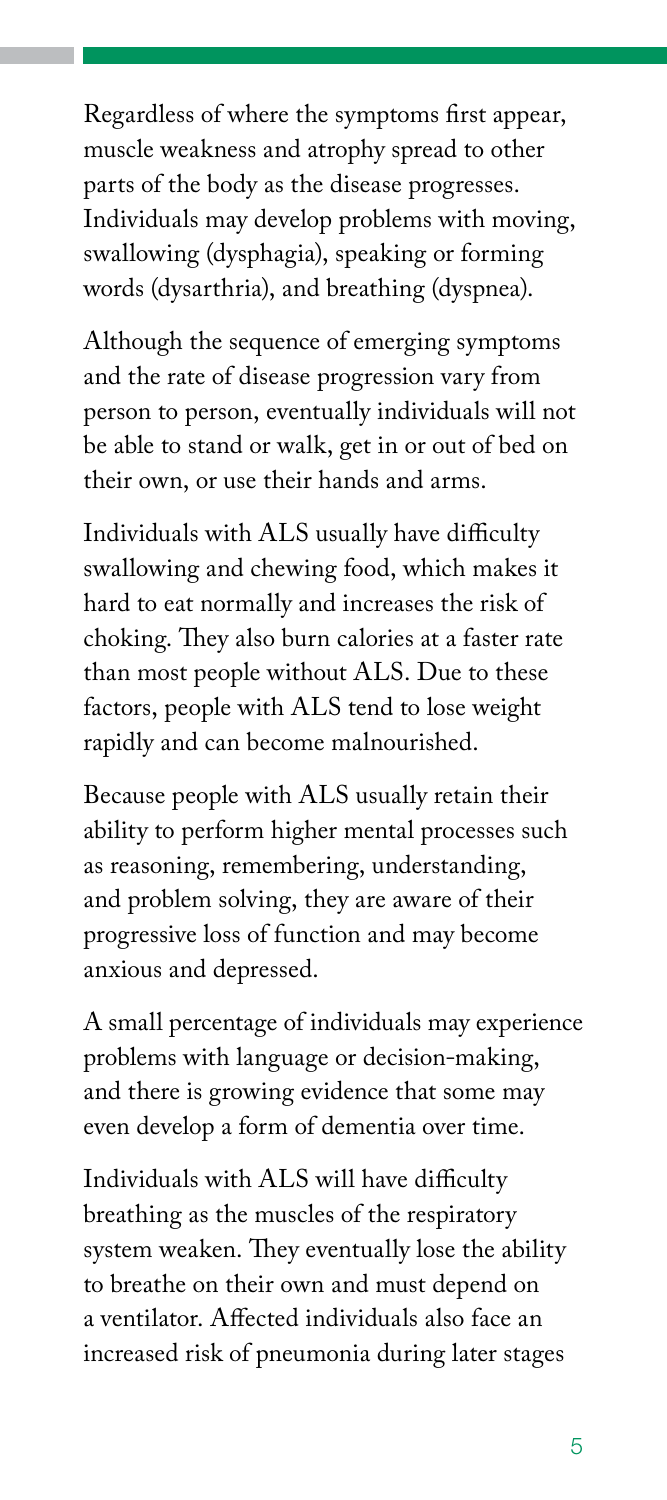of the disease. Besides muscle cramps that may cause discomfort, some individuals with ALS may develop painful neuropathy (nerve disease or damage).

# What causes ALS?

The cause of ALS is not known, and scientists have not discovered why ALS strikes some people and not others. However, evidence from scientific studies suggests that both genetics and environment play a role in the development of ALS.

## **Genetics**

An important step toward determining ALS risk factors was made in 1993 when scientists supported by the National Institute of Neurological Disorders and Stroke (NINDS) discovered that mutations in the *SOD1* gene were associated with some cases of familial ALS. Although it is still not clear how mutations in the *SOD1* gene lead to motor neuron degeneration, there is increasing evidence that the gene playing a role in producing mutant SOD1 protein can become toxic.

Since then, more than a dozen additional genetic mutations have been identified, many through NINDS-supported research, and each of these gene discoveries is providing new insights into possible mechanisms of ALS.

The discovery of certain genetic mutations involved in ALS suggests that changes in the processing of RNA molecules may lead to ALS-related motor neuron degeneration. RNA molecules are one of the major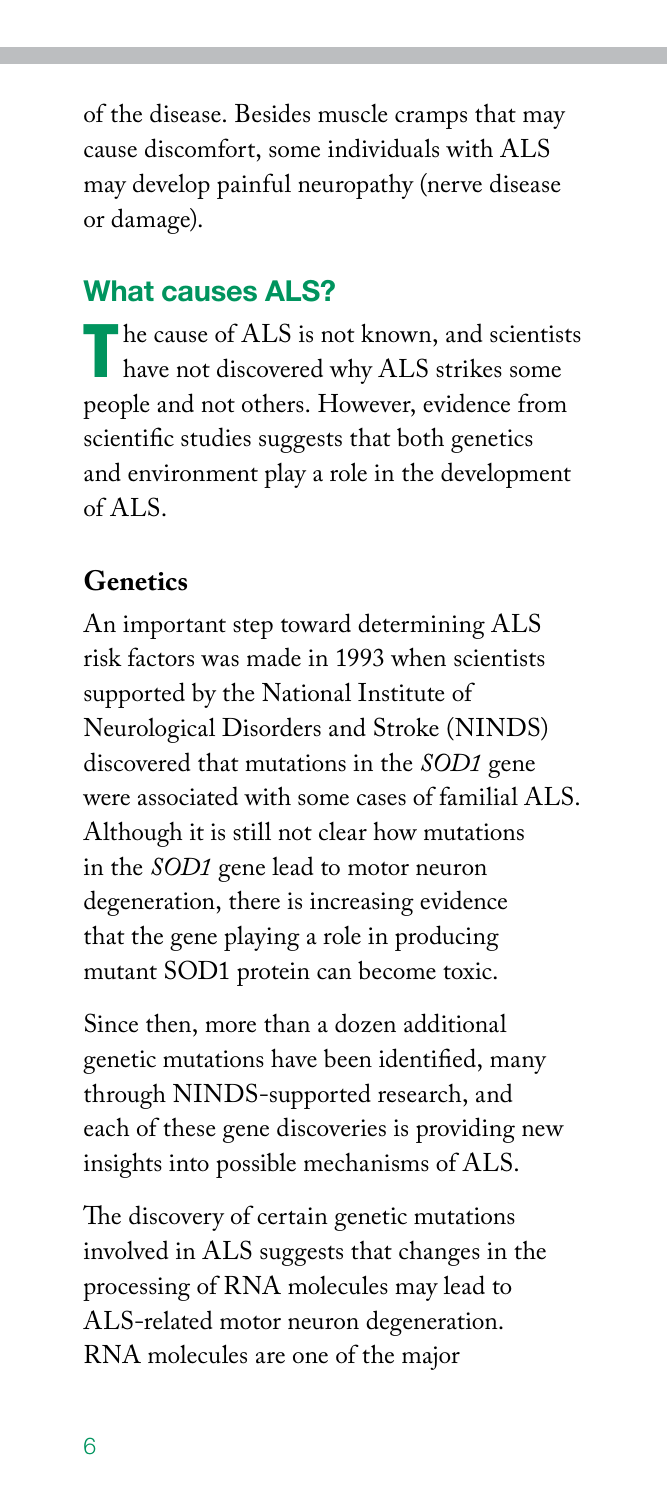macromolecules in the cell involved in directing the synthesis of specific proteins as well as gene regulation and activity.

Other gene mutations indicate defects in the natural process in which malfunctioning proteins are broken down and used to build new ones, known as protein recycling. Still others point to possible defects in the structure and shape of motor neurons, as well as increased susceptibility to environmental toxins. Overall, it is becoming increasingly clear that a number of cellular defects can lead to motor neuron degeneration in ALS.

In 2011, another important discovery was made when scientists found that a defect in the *C9ORF72* gene is not only present in a significant subset of individuals with ALS but also in some people with a type of frontotemporal dementia (FTD). This observation provides evidence for genetic ties between these two neurodegenerative disorders. Most researchers now believe ALS and some forms of FTD are related disorders.

#### **Environmental factors**

In searching for the cause of ALS, researchers are also studying the impact of environmental factors. Researchers are investigating a number of possible causes such as exposure to toxic or infectious agents, viruses, physical trauma, diet, and behavioral and occupational factors.

For example, some researcher suggest that exposure to toxins during warfare, or strenuous physical activity, may increase the risk of ALS in some veterans and athletes.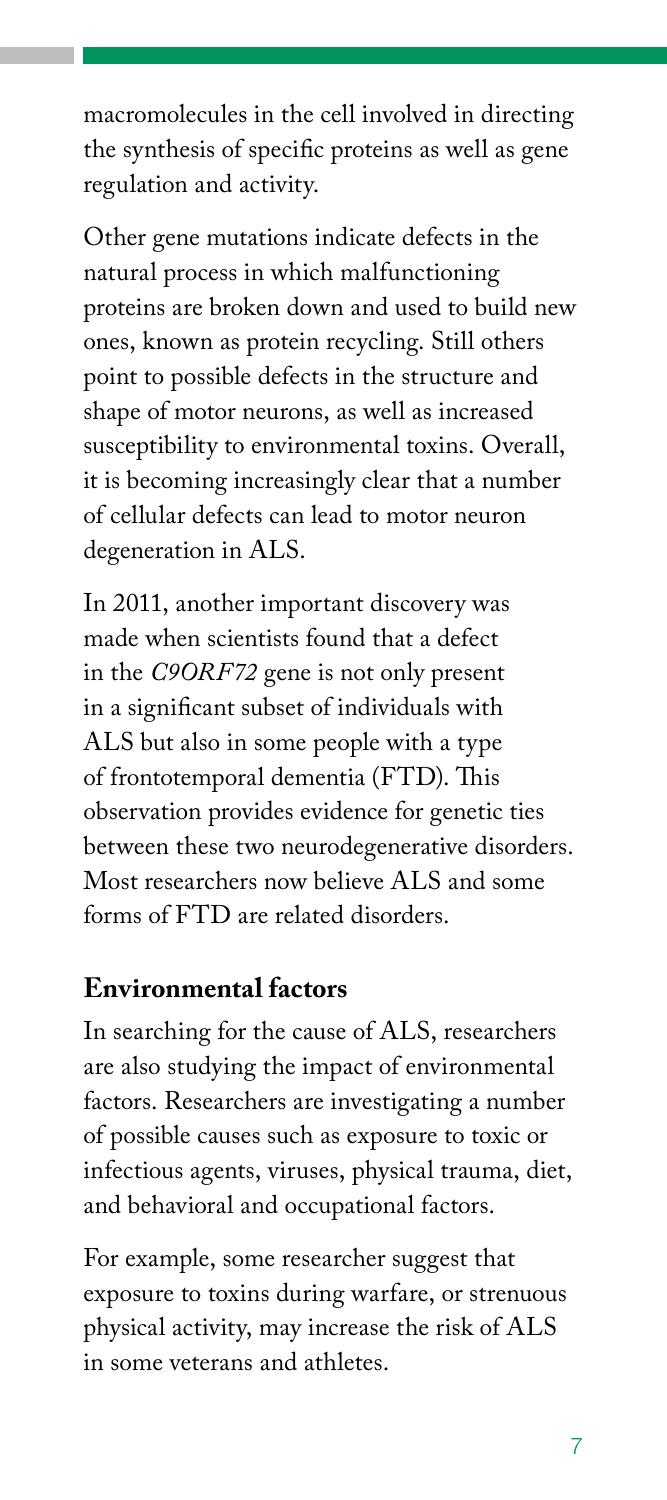Although there has been no consistent association between any environmental factor and the risk of developing ALS, future research may show that some factors are involved in the development or progression of the disease.

# How is ALS diagnosed?

No one test can provide a definitive diagnosis **N** of ALS. ALS is primarily diagnosed based on detailed history of the symptoms and signs observed by a physician during physical examination along with a series of tests to rule out other mimicking diseases. However, the presence of upper and lower motor neuron symptoms strongly suggests the presence of the disease.

Physicians will review an individual's full medical history and conduct a neurologic examination at regular intervals to assess whether symptoms such as muscle weakness, atrophy of muscles, and spasticity are getting progressively worse.

ALS symptoms in the early stages of the disease can be similar to those of a wide variety of other, more treatable diseases or disorders. Appropriate tests can exclude the possibility of other conditions.

## **Muscle and imaging tests**

Electromyography (EMG), a special recording technique that detects electrical activity of muscle fibers, can help diagnose ALS. Another common test is a nerve conduction study (NCS), which measures electrical activity of the nerves and muscles by assessing the nerve's ability to send a signal along the nerve or to the muscle.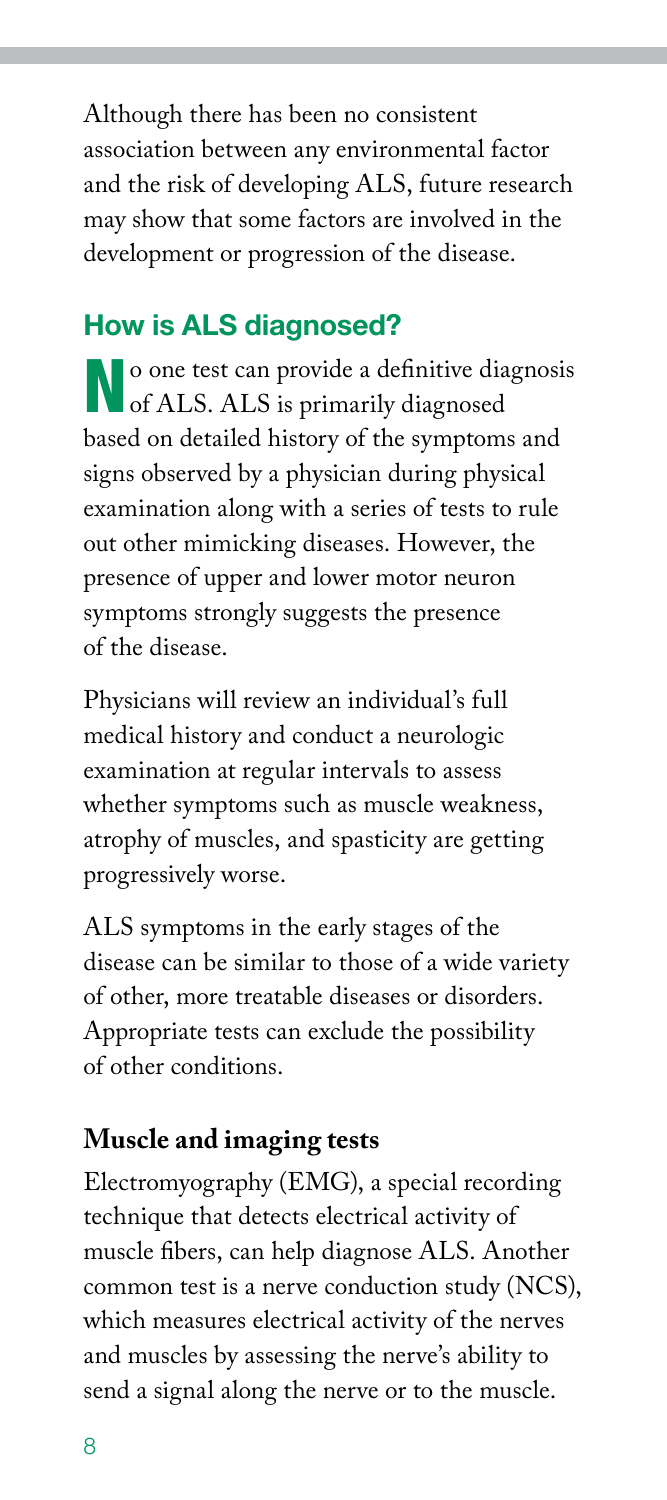Specific abnormalities in the NCS and EMG may suggest, for example, that the individual has a form of peripheral neuropathy (damage to peripheral nerves outside of the brain and spinal cord) or myopathy (muscle disease) rather than ALS.

A physician may also order a magnetic resonance imaging (MRI) test, a noninvasive procedure that uses a magnetic field and radio waves to produce detailed images of the brain and spinal cord. Standard MRI scans are generally normal in people with ALS. However, they can reveal other problems that may be causing the symptoms, such as a spinal cord tumor, a herniated disk in the neck that compresses the spinal cord, syringomyelia (a cyst in the spinal cord), or cervical spondylosis (abnormal wear affecting the spine in the neck).

#### **Laboratory tests**

Based on the person's symptoms, test results, and findings from the examination, a physician may order tests on blood and urine samples to eliminate the possibility of other diseases.

#### **Tests for other diseases and disorders**

Infectious diseases such as human immunodeficiency virus (HIV), human T-cell leukemia virus (HTLV), polio, and West Nile virus can, in some cases, cause ALS-like symptoms. Neurological disorders such as multiple sclerosis, post-polio syndrome, multifocal motor neuropathy, and spinal and bulbar muscular atrophy (Kennedy's disease) also can mimic certain features of the disease and should be considered by physicians attempting to make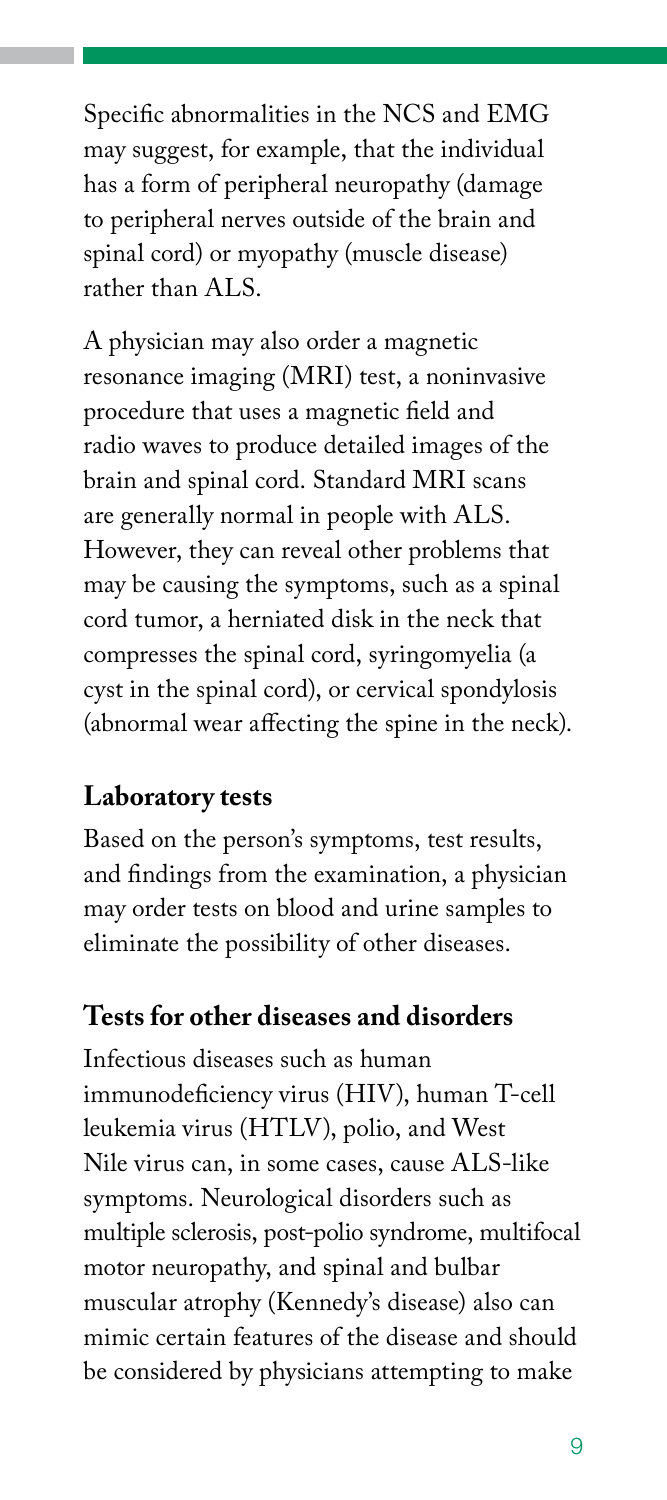a diagnosis. Fasciculations and muscle cramps also occur in benign conditions.

Because of the prognosis carried by this diagnosis and the variety of diseases or disorders that can resemble ALS in the early stages of the disease, individuals may wish to obtain a second neurological opinion.

# How is ALS treated?

No cure has yet been found for ALS. However, there are treatments available that can help control symptoms, prevent unnecessary complications, and make living with the disease easier.

Supportive care is best provided by multidisciplinary teams of health care professionals such as physicians; pharmacists; physical, occupational, and speech therapists; nutritionists; social workers; respiratory therapists and clinical psychologists; and home care and hospice nurses. These teams can design an individualized treatment plan and provide special equipment aimed at keeping people as mobile, comfortable, and independent as possible.

#### **Medication**

in 1995, the Food and Drug Administration (FDA) approved riluzole (Rilutek), the only disease-modifying drug to date for ALS. Although it is not entirely understood how the drug works, riluzole is believed to reduce damage to motor neurons by decreasing levels of glutamate, which transports messages between nerve cells and motor neurons. Clinical trials in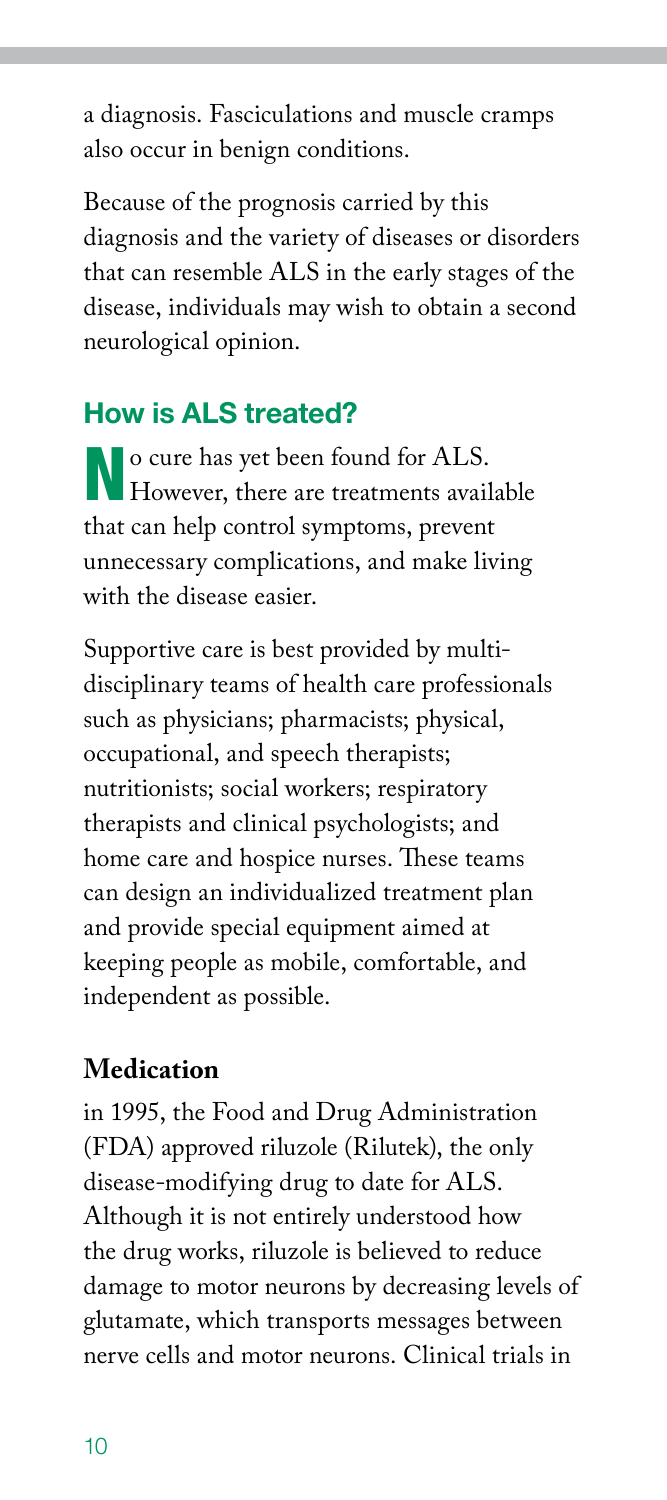people with ALS showed that riluzole prolongs survival by a few months, particularly in the bulbar form of the disease.

Riluzole does not reverse the damage already done to motor neurons, and people taking the drug must be monitored for liver damage and other possible side effects. However, this therapy offers hope that the progression of ALS may one day be slowed by new medications or combinations of drugs.

Physicians can also prescribe medications to help manage symptoms of ALS, including muscle cramps, stiffness, excess saliva and phlegm, and the pseudobulbar affect (involuntary or uncontrollable episodes of crying and/or laughing, or other emotional displays). Drugs also are available to help individuals with pain, depression, sleep disturbances, and constipation. Pharmacists can give advice on the proper use of medications and monitor a person's prescriptions to avoid risks of drug interactions.

#### **Physical therapy**

Physical therapy and special equipment can enhance an individual's independence and safety throughout the course of ALS. Gentle, low-impact aerobic exercise such as walking, swimming, and stationary bicycling can strengthen unaffected muscles, improve cardiovascular health, and help people fight fatigue and depression. Range of motion and stretching exercises can help prevent painful spasticity and shortening (contracture) of muscles.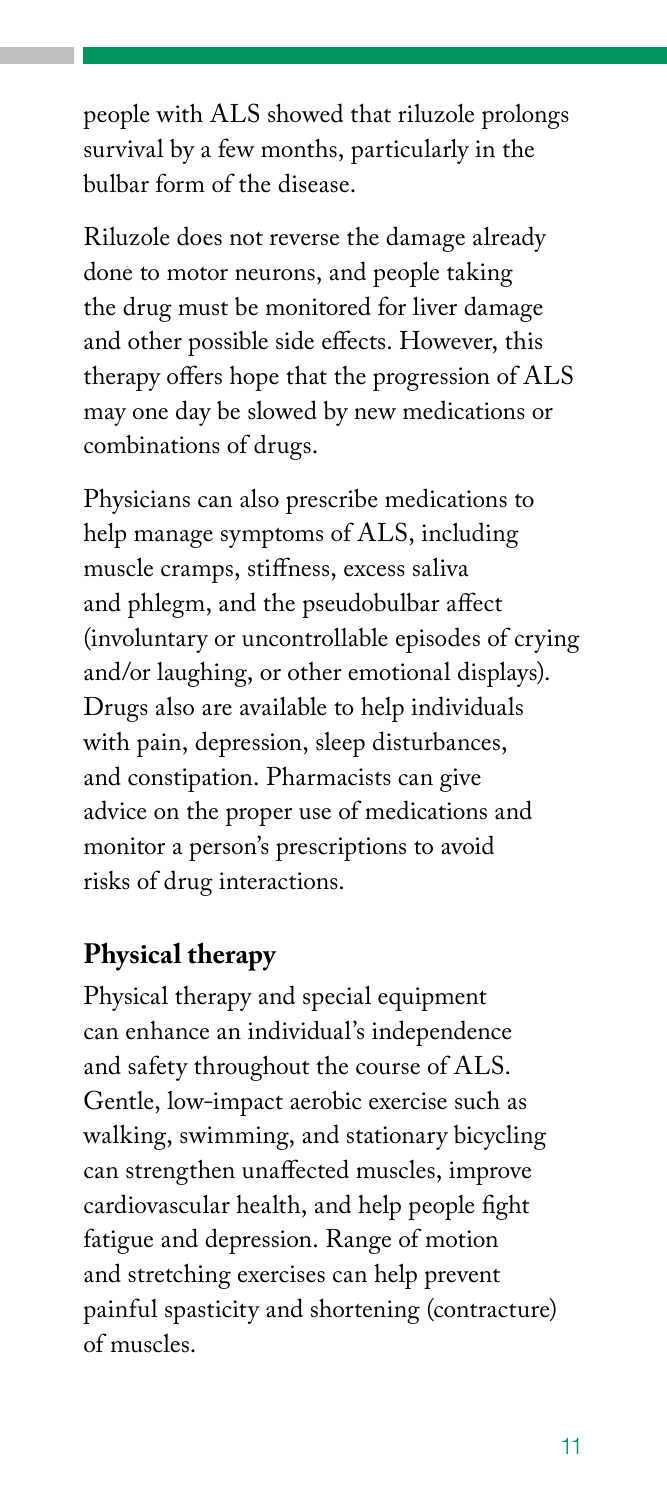Physical therapists can recommend exercises that provide these benefits without overworking muscles. Occupational therapists can suggest devices such as ramps, braces, walkers, and wheelchairs that help individuals conserve energy and remain mobile.

# **Speech therapy**

People with ALS who have difficulty speaking may benefit from working with a speech therapist, who can teach adaptive strategies to speak louder and more clearly. As ALS progresses, speech therapists can help people maintain the ability to communicate. They can recommend aids such as computer-based speech synthesizers that use eye-tracking technology and can help people develop ways for responding to yes-or-no questions with their eyes or by other nonverbal means.

Some people with ALS may choose to use voice banking while they are still able to speak as a process of storing their own voice for future use in computer-based speech synthesizers. These methods and devices help people communicate when they can no longer speak or produce vocal sounds.

# **Nutritional support**

Nutritional support is an important part of the care of people with ALS. It has been shown that individuals with ALS will get weaker if they lose weight. Nutritionists can teach individuals and caregivers how to plan and prepare small meals throughout the day that provide enough calories, fiber, and fluid and how to avoid foods that are difficult to swallow.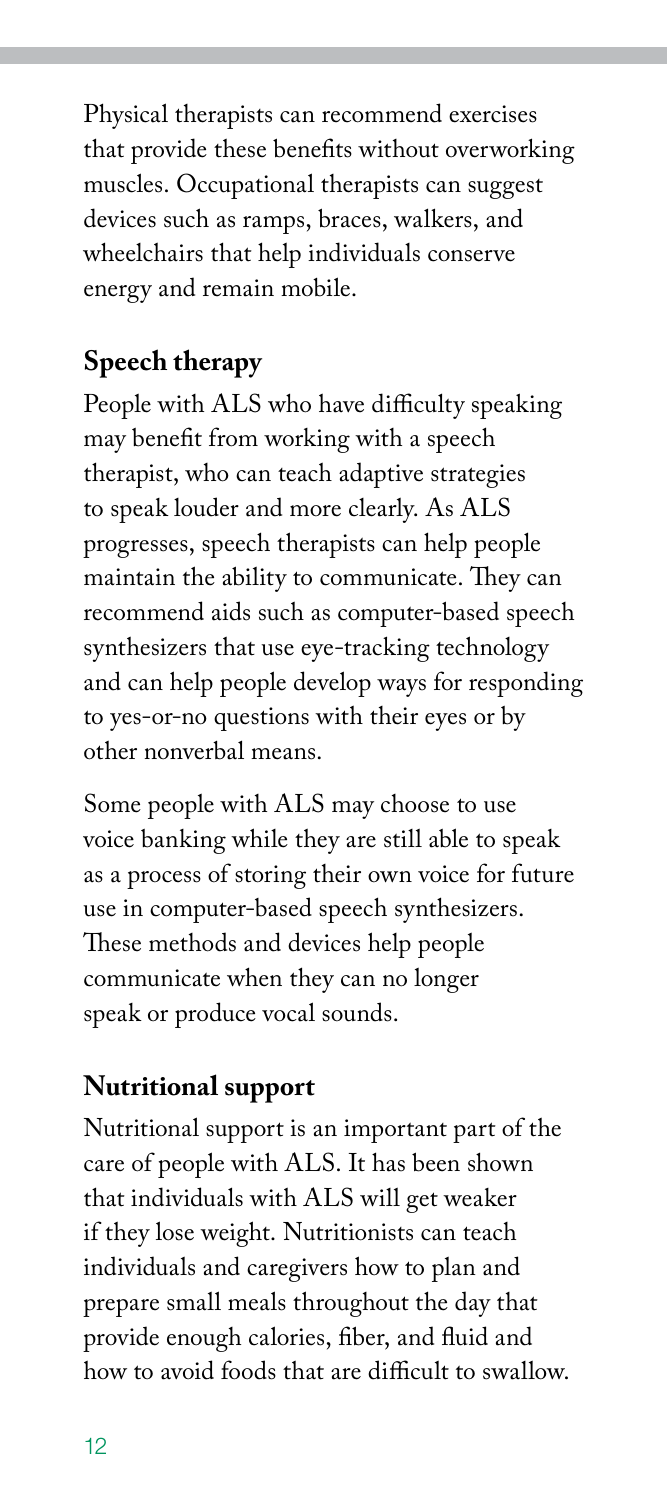People may begin using suction devices to remove excess fluids or saliva and prevent choking. When individuals can no longer get enough nourishment from eating, doctors may advise inserting a feeding tube into the stomach. The use of a feeding tube also reduces the risk of choking and pneumonia that can result from inhaling liquids into the lungs.

#### **Breathing support**

As the muscles responsible for breathing start to weaken, people may experience shortness of breath during physical activity and difficulty breathing at night or when lying down. Doctors may test an individual's breathing to determine when to recommend a treatment called noninvasive ventilation (NIV). NIV refers to breathing support that is usually delivered through a mask over the nose and/or mouth. Initially, NIV may only be necessary at night. When muscles are no longer able to maintain normal oxygen and carbon dioxide levels, NIV may be used full-time. NIV improves the quality of life and prolongs survival for many people with ALS.

Because the muscles that control breathing become weak, individuals with ALS may also have trouble generating a strong cough. There are several techniques to help people increase forceful coughing, including mechanical cough assist devices and breath stacking. In breath stacking, a person takes a series of small breaths without exhaling until the lungs are full, briefly holds the breath, and then expels the air with a cough.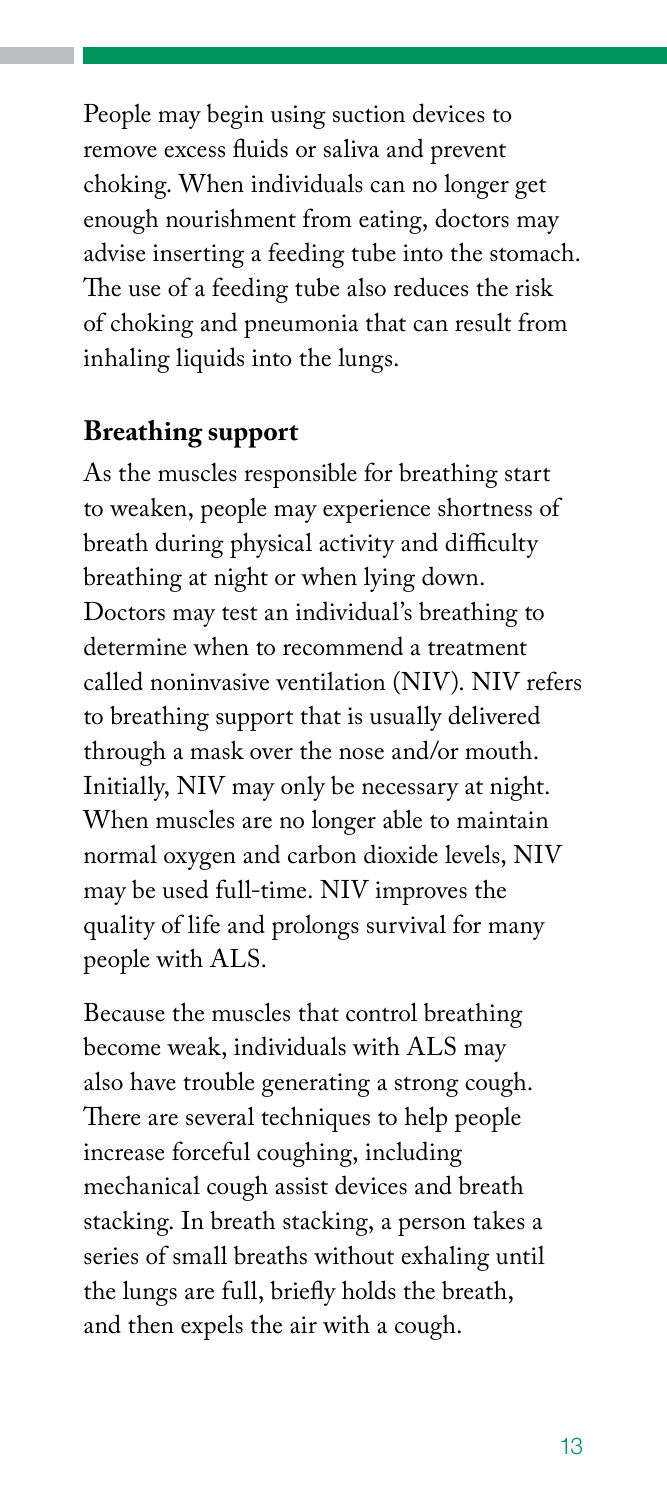As the disease progresses and muscles weaken further, individuals may consider forms of mechanical ventilation (respirators) in which a machine inflates and deflates the lungs. Doctors may place a breathing tube through the mouth or may surgically create a hole at the front of the neck and insert a tube leading to the windpipe (tracheostomy). The tube is connected to a respirator.

Individuals with ALS and their families often consider several factors when deciding whether and when to use ventilation support. These devices differ in their effect on a person's quality of life and in cost. Although ventilation support can ease problems with breathing and prolong survival, it does not affect the progression of ALS. People may choose to be fully informed about these considerations and the long-term effects of life without movement before they make decisions about ventilation support.

## What research is being done?

The mission of the National Institute of<br>
Neurological Disorders and Stroke (NINDS) is to seek fundamental knowledge about the brain and nervous system and to use that knowledge to reduce the burden of neurological disease. The NINDS is a component of the National Institutes of Health (NIH), the leading supporter of biomedical research in the world.

The goals of NINDS research on ALS are to understand the cellular mechanisms involved in the development and progression of the disease, investigate the influence of genetics and other potential risk factors, identify biomarkers, and develop new and more effective treatments.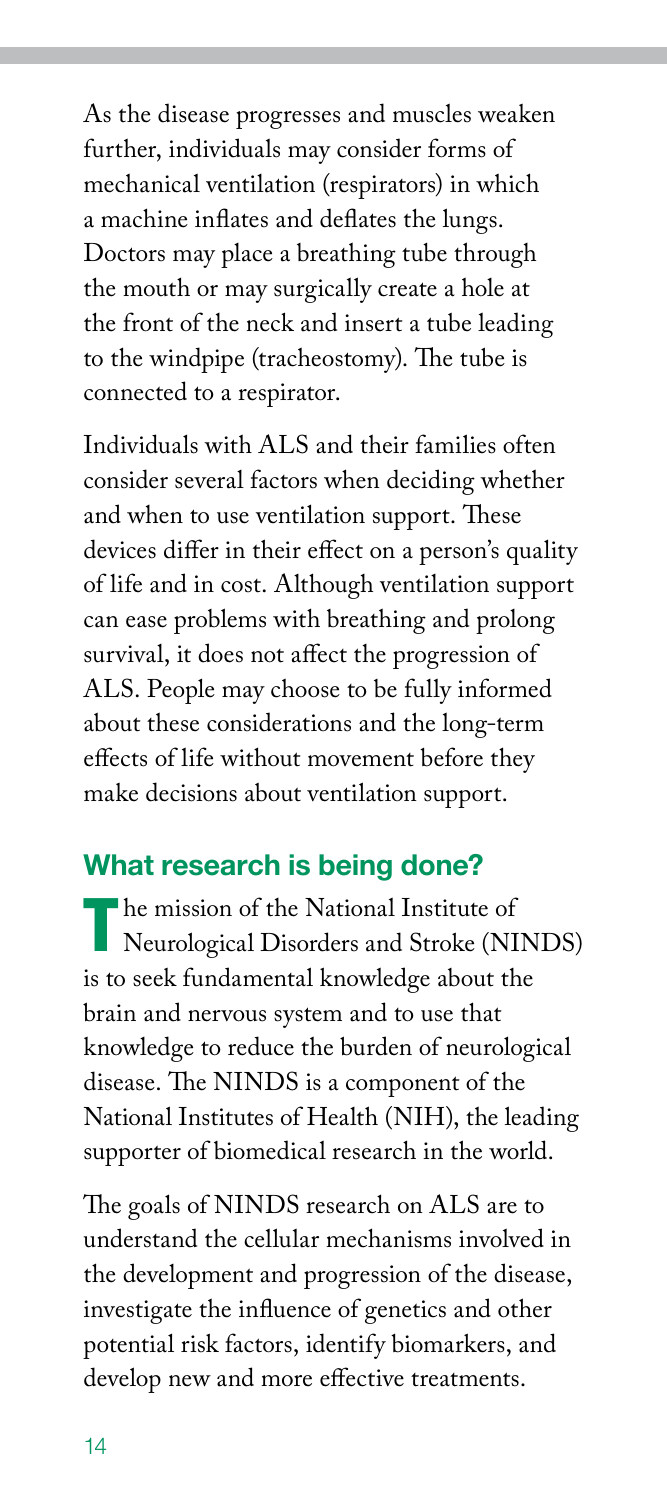#### **Cellular defects**

Scientists are seeking to understand the mechanisms that selectively trigger motor neurons to degenerate in ALS, and to find effective approaches to halt the processes leading to cell death. Using both animal models and cell culture systems, scientists are trying to determine how and why ALS-causing gene mutations lead to the destruction of neurons. These animal models include fruit flies, zebrafish, and rodents.

Initially, genetically modified animal models focused on mutations in the *SOD1* gene but more recently, models have been developed for defects in the *C9ORF72*, *TARDP*, *FUS*, *PFN1*, *TUBA4A*, and *UBQLN2* genes. Research in these models suggests that, depending on the gene mutation, motor neuron death is caused by a variety of cellular defects, including in the processing of RNA molecules and recycling of proteins, and structural impairments of motor neurons. Increasing evidence also suggests that various types of glial support cells and inflammation cells of the nervous system may play an important role in the disease.

## **Stem Cells**

In addition to animal models, scientists are also using innovative stem cells models to study ALS. Scientists have developed ways to take skin or blood cells from individuals with ALS and turn them into stem cells, which are capable of becoming any cell type in the body, including motor neurons and other cell types that may be involved in the disease. NINDS is supporting research on the development of stem cell lines for a number of neurodegenerative diseases, including ALS.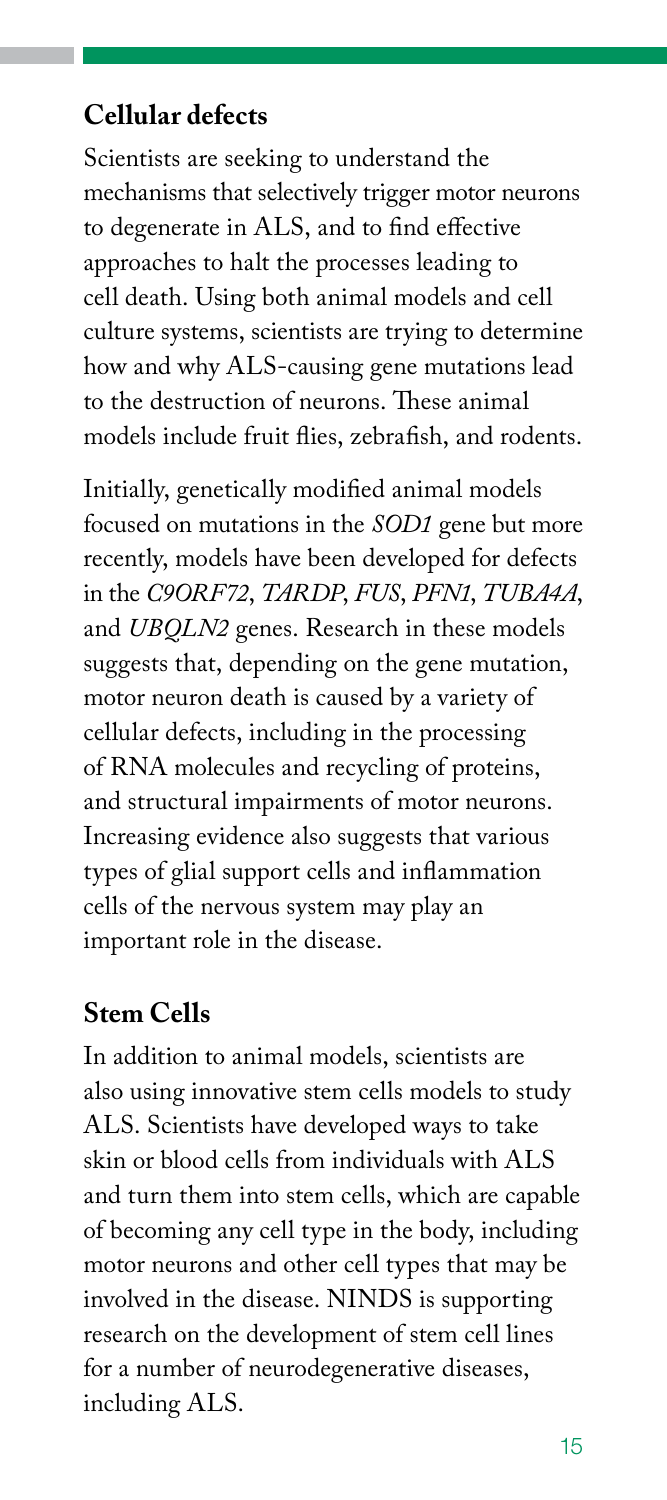#### **Familial versus sporadic ALS**

Overall, the work in familial ALS is already leading to a greater understanding of the more common sporadic form of the disease. Because familial ALS and sporadic ALS show many of the same signs and symptoms, some researchers believe that some familial ALS genes may also be involved in sporadic ALS.

Clinical research studies supported by NINDS are looking into how ALS symptoms change over time in people with *C9ORF72* mutations. Other NINDS-supported research studies are working to identify additional genes that may cause or put a person at risk for either familial or sporadic ALS.

Additionally, researchers are looking at the potential role of epigenetics in the development of ALS. Epigenetic changes can switch genes on and off, and thus can profoundly affect the human condition in both health and disease. These changes can occur in response to multiple factors, including external or environmental conditions and events. Although this research is still at a very exploratory stage, scientists hope that understanding epigenetics can offer new information about how ALS develops.

#### **Biomarkers**

Biomarkers are biological measures that help to identify the presence or rate of progression of a disease or the effectiveness of a therapeutic intervention. Since ALS is difficult to diagnose, biomarkers could potentially help clinicians diagnose ALS earlier and faster.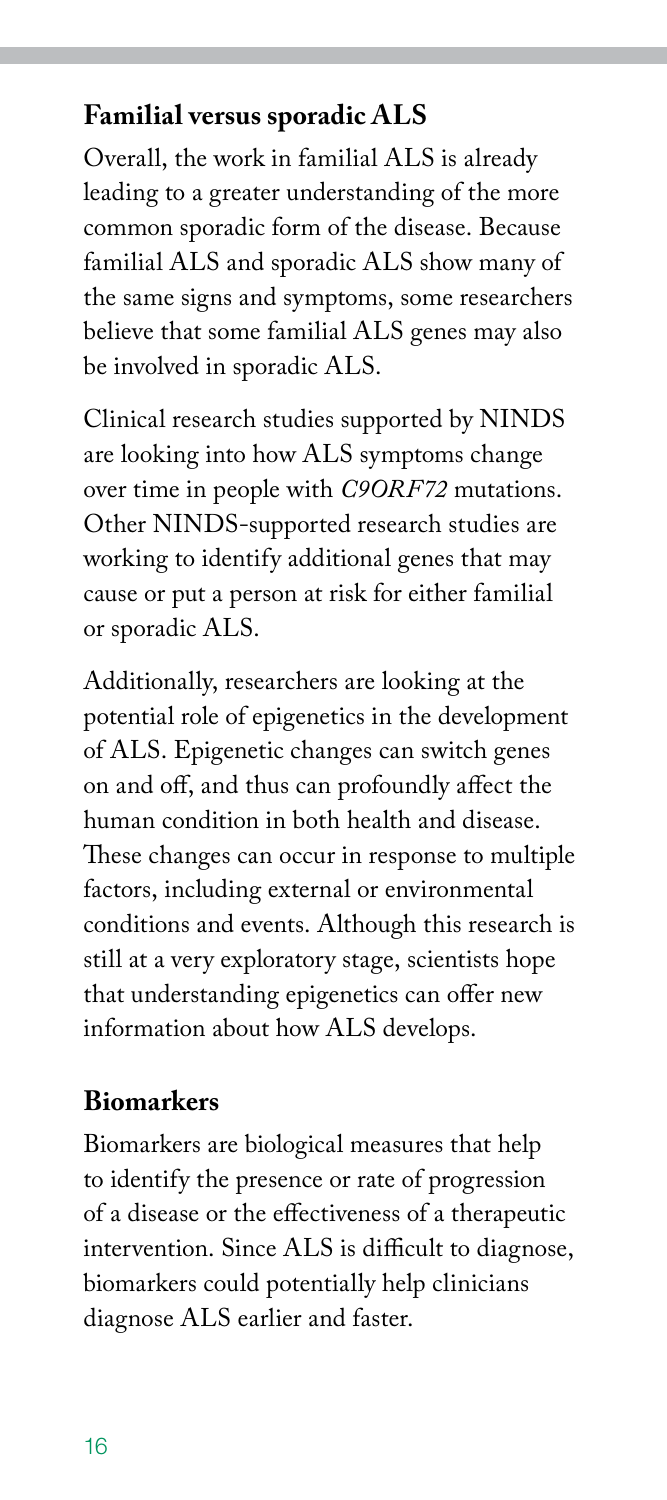Additionally, biomarkers are needed to help predict and accurately measure disease progression and enhance clinical studies aimed at developing more effective treatments. Biomarkers can be molecules derived from a bodily fluid (such as those in the blood and cerebrospinal fluid), an image of the brain or spinal cord, or a measure of the ability of a nerve or muscle to process electrical signals. The NINDS is supporting research on the development biomarkers for ALS.

#### **New treatment options**

Potential therapies for ALS are being investigated in a range of disease models. This work involves tests of drug-like compounds, gene therapy approaches, antibodies, and cell-based therapies. For example, NINDS-supported scientists are currently investigating whether lowering levels of the SOD1 enzyme in the brain and spinal cord of individuals with *SOD1* gene mutations would slow the rate of disease progression.

Other NINDS scientists are studying the use of glial-restricted progenitor cells (which have the ability to develop into other support cells) to slow disease progression and improve respiratory function. Additionally, a number of exploratory treatments are being tested in people with ALS. Investigators are optimistic that these and other basic, translational, and clinical research studies will eventually lead to new and more effective treatments for ALS.

More information about ALS research supported by NINDS and other NIH Institutes and Centers can be found using NIH RePORTER [\(projectreporter.nih.gov\)](http://projectreporter.nih.gov), a searchable database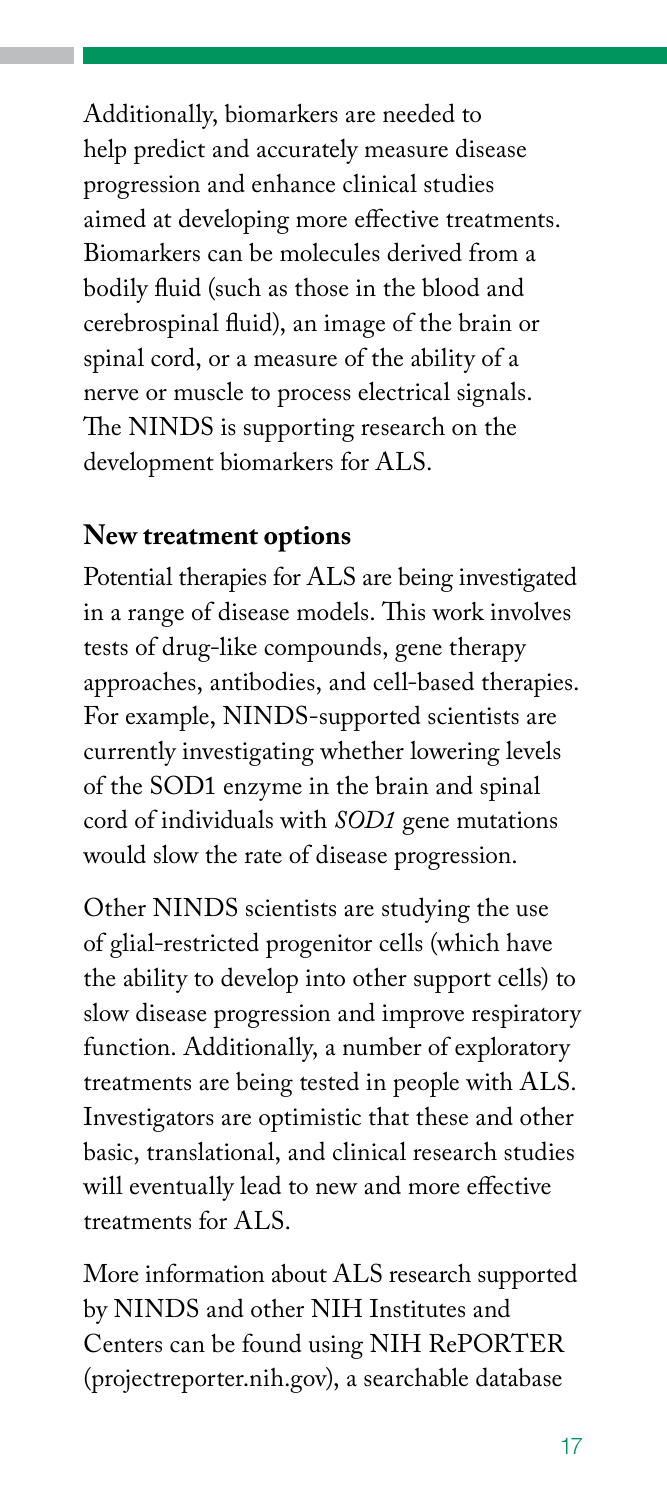of current and past research projects supported by NIH and other federal agencies. RePORTER also includes links to publications and resources from these projects.

## How can I help research?

## **National ALS Registry**

The National ALS Registry is a program<br>to collect, manage, and analyze data about people with ALS in the United States. Developed by the Center for Disease Control and Prevention's Agency for Toxic Substances and Disease Registry (ATSDR), this registry establishes information about the number of ALS cases, collects demographic, occupational and environmental exposure data from people with ALS to learn about potential risk factors for the disease, and notifies participants about research opportunities. The Registry includes data from national databases as well as de-identified information provided by individuals with ALS. All information is kept confidential. People with ALS can add their information to the Registry by visiting [www.cdc.gov/als](http://www.cdc.gov/als).

## **Clinical trials**

Many neurological disorders do not have effective treatment options. Clinical trials offer hope for many people and an opportunity to help researchers find better ways to safely detect, treat, or prevent disease. For information about finding and participating in a clinical trial, visit NIH Clinical Research Trials and You at [www.](http://www.nih.gov/health/clinicaltrials) [nih.gov/health/clinicaltrials](http://www.nih.gov/health/clinicaltrials). Use the search terms "amyotrophic lateral sclerosis" or "ALS AND (your state)" to locate trials in your area.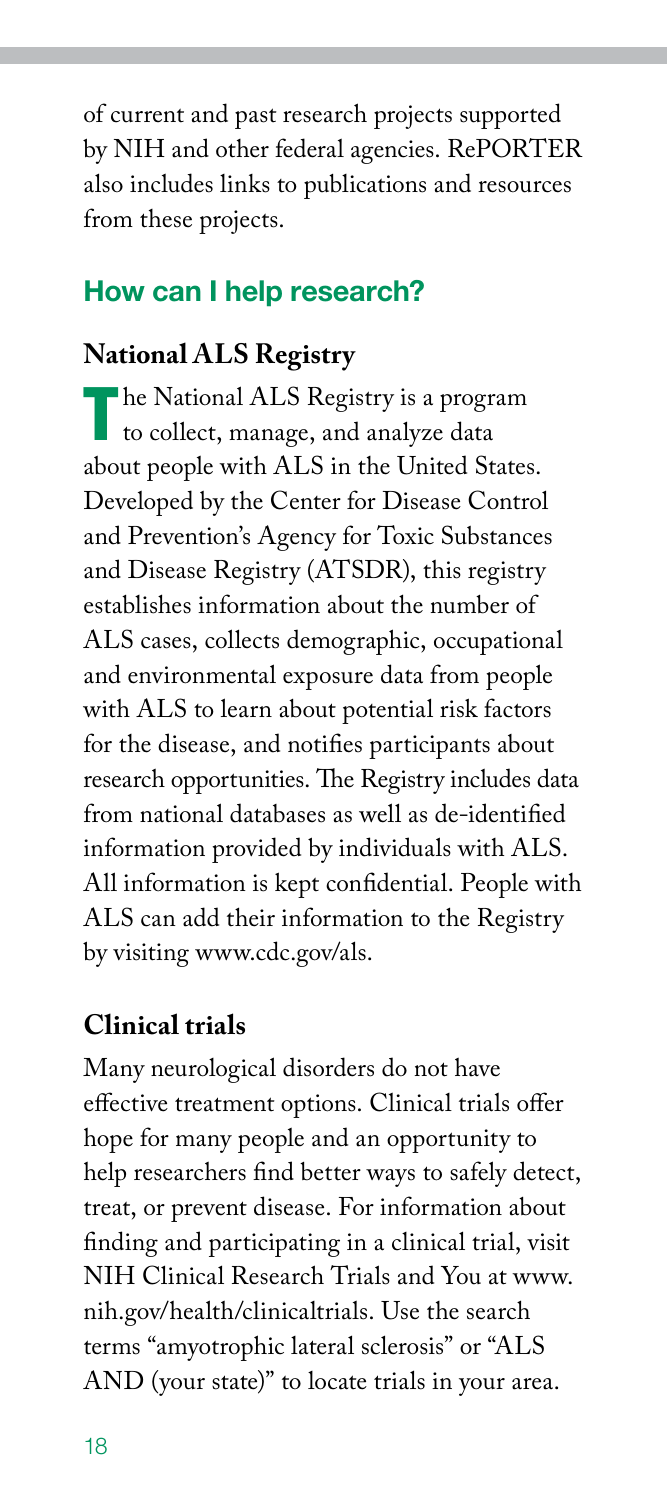#### **NIH NeuroBioBank**

The NINDS supports the NIH NeuroBioBank [\(www.neurobiobank.nih.gov\)](http://www.neurobiobank.nih.gov), a collaborative effort involving several brain banks across the U.S, that supply investigators with tissue from people with neurological and other disorders. Tissue from individuals with ALS is needed to enable scientists to study this disorder more intensely. The goal is to increase the availability of, and access to, high quality specimens for research to understand the neurological basis of the disease. Prospective donors can begin the enrollment process by visiting [www.](http://www.neurobiobank.nih.gov/pages/donor) [neurobiobank.nih.gov/pages/donor.](http://www.neurobiobank.nih.gov/pages/donor)

#### Where can I get more information?

For more information on neurological disorders or research programs funded by the National Institute of Neurological Disorders and Stroke, contact the Institute's Brain Resources and Information Network (BRAIN) at:

#### **BRAIN**

P.O. Box 5801 Bethesda, MD 20824 800-352-9424 [www.ninds.nih.gov](http://www.ninds.nih.gov)

Information also is available from the following organizations:

**The ALS Association**  275 K Street N.W., Suite 250 Washington, DC 20005 202-407-8580 [www.alsa.org](http://www.alsa.org)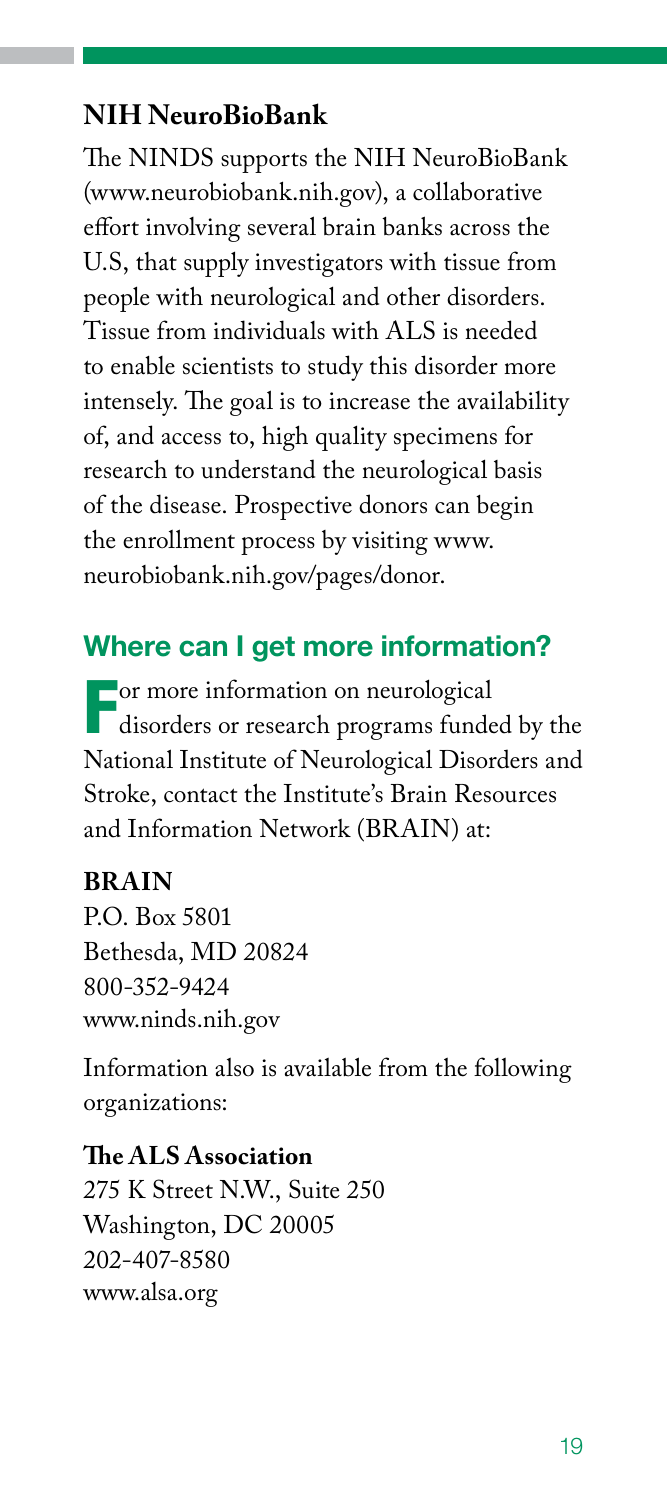#### **ALS Therapy Development Institute**

300 Technology Square, Suite 400 Cambridge, MA 02139 617-441-7200 [www.als.net](http://www.als.net)

#### **Les Turner ALS Foundation**

5550 West Touhy Avenue, Suite 302 Skokie, IL 60077-3254 847-679-3311 [www.lesturnerals.org](http://www.lesturnerals.org)

#### **Prize4Life**

P.O. Box 5755 Berkeley, CA 94705 617-545-4882 [www.prize4life.org](http://www.prize4life.org)

#### **Project ALS**

801 Riverside Drive, Suite 6G New York, NY 10032 212-420-7382 855-900-2257 [www.projectals.org](http://www.projectals.org)

#### **Muscular Dystrophy Association**

222 S. Riverside Plaza, Suite 1500 Chicago, IL 60606 800-572-1717 [www.mda.org](http://www.mda.org)

#### **U.S. National Library of Medicine**

National Institutes of Health/DHHS 8600 Rockville Pike Bethesda, MD 20894 301-594-5983 888-346-3656 [www.nlm.nih.gov](http://www.nlm.nih.gov)